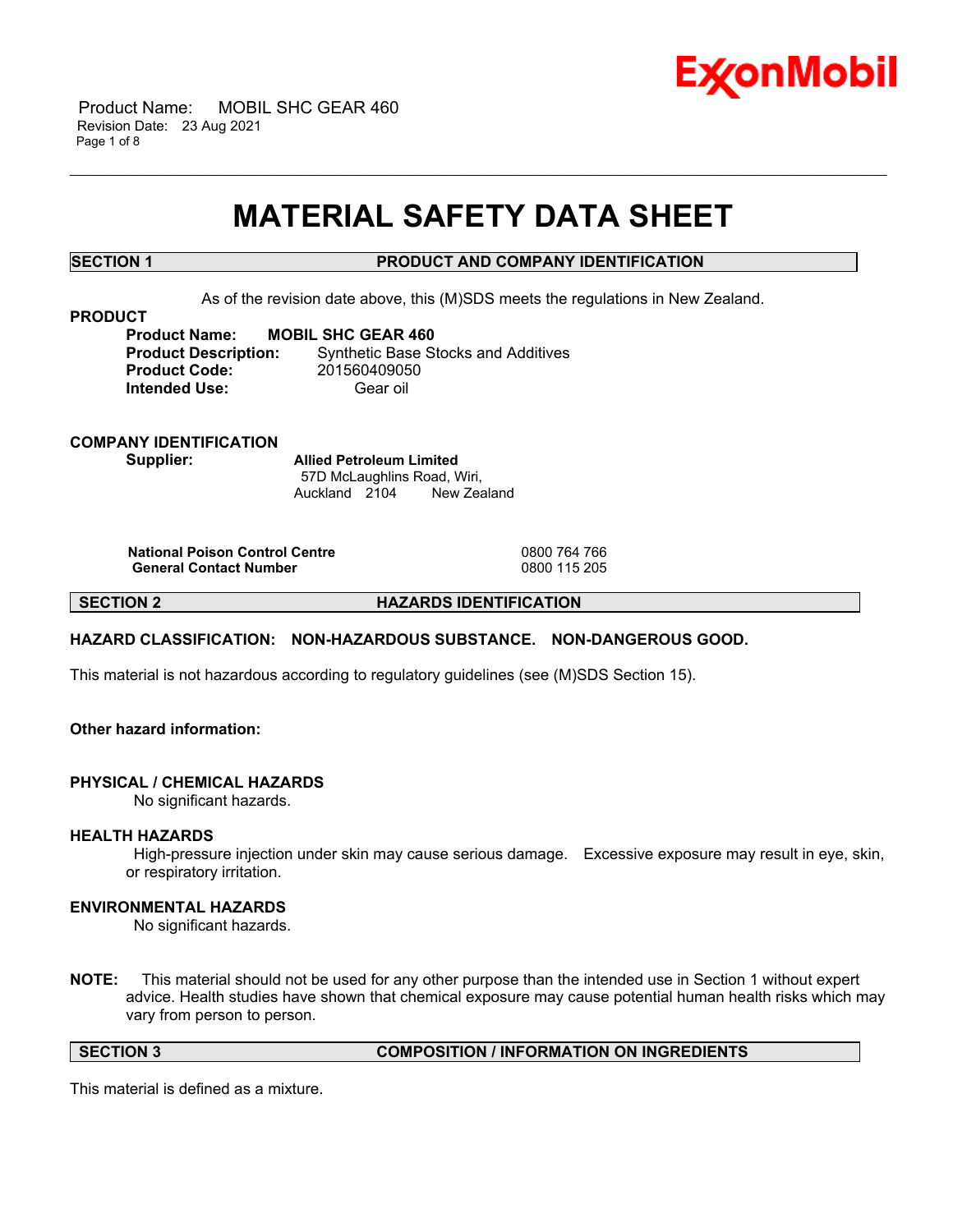

 Product Name: MOBIL SHC GEAR 460 Revision Date: 23 Aug 2021 Page 2 of 8

### **Hazardous Substance(s) or Complex Substance(s) required for disclosure**

| Name                           | CAS#       | Concentration* | <b>GHS Hazard Codes</b>   |
|--------------------------------|------------|----------------|---------------------------|
| BENZENE. C10-14- ALKYL DERIVS. | 68442-69-3 | $0.1 - 5.25\%$ | H304, H315, H400(M factor |
|                                |            |                |                           |
| DITRIDECYL ADIPATE             | 16958-92-2 | 10 - < 20%     | None                      |

\_\_\_\_\_\_\_\_\_\_\_\_\_\_\_\_\_\_\_\_\_\_\_\_\_\_\_\_\_\_\_\_\_\_\_\_\_\_\_\_\_\_\_\_\_\_\_\_\_\_\_\_\_\_\_\_\_\_\_\_\_\_\_\_\_\_\_\_\_\_\_\_\_\_\_\_\_\_\_\_\_\_\_\_\_\_\_\_\_\_\_\_\_\_\_\_\_\_\_\_\_\_\_\_\_\_\_\_\_\_\_\_\_\_\_\_\_\_

\* All concentrations are percent by weight unless ingredient is a gas. Gas concentrations are in percent by volume. Other ingredients determined not to be hazardous.

### **SECTION 4 FIRST AID MEASURES**

# **INHALATION**

Remove from further exposure. For those providing assistance, avoid exposure to yourself or others. Use adequate respiratory protection. If respiratory irritation, dizziness, nausea, or unconsciousness occurs, seek immediate medical assistance. If breathing has stopped, assist ventilation with a mechanical device or use mouth-to-mouth resuscitation.

# **SKIN CONTACT**

Wash contact areas with soap and water. If product is injected into or under the skin, or into any part of the body, regardless of the appearance of the wound or its size, the individual should be evaluated immediately by a physician as a surgical emergency. Even though initial symptoms from high pressure injection may be minimal or absent, early surgical treatment within the first few hours may significantly reduce the ultimate extent of injury.

#### **EYE CONTACT**

Flush thoroughly with water. If irritation occurs, get medical assistance.

#### **INGESTION**

First aid is normally not required. Seek medical attention if discomfort occurs.

# **SECTION 5 FIRE FIGHTING MEASURES**

# **EXTINGUISHING MEDIA**

**Appropriate Extinguishing Media:** Use water fog, foam, dry chemical or carbon dioxide (CO2) to extinguish flames.

**Inappropriate Extinguishing Media:** Straight streams of water

#### **FIRE FIGHTING**

**Fire Fighting Instructions:** Evacuate area. Prevent run-off from fire control or dilution from entering streams, sewers or drinking water supply. Fire-fighters should use standard protective equipment and in enclosed spaces, self-contained breathing apparatus (SCBA). Use water spray to cool fire exposed surfaces and to protect personnel.

**Hazardous Combustion Products:** Aldehydes, Incomplete combustion products, Oxides of carbon, Smoke, Fume, Sulphur oxides

# **FLAMMABILITY PROPERTIES**

**Flash Point [Method]:** >210°C (410°F) [ASTM D-92] **Flammable Limits (Approximate volume % in air):** LEL: 0.9 UEL: 7.0 **Autoignition Temperature:** N/D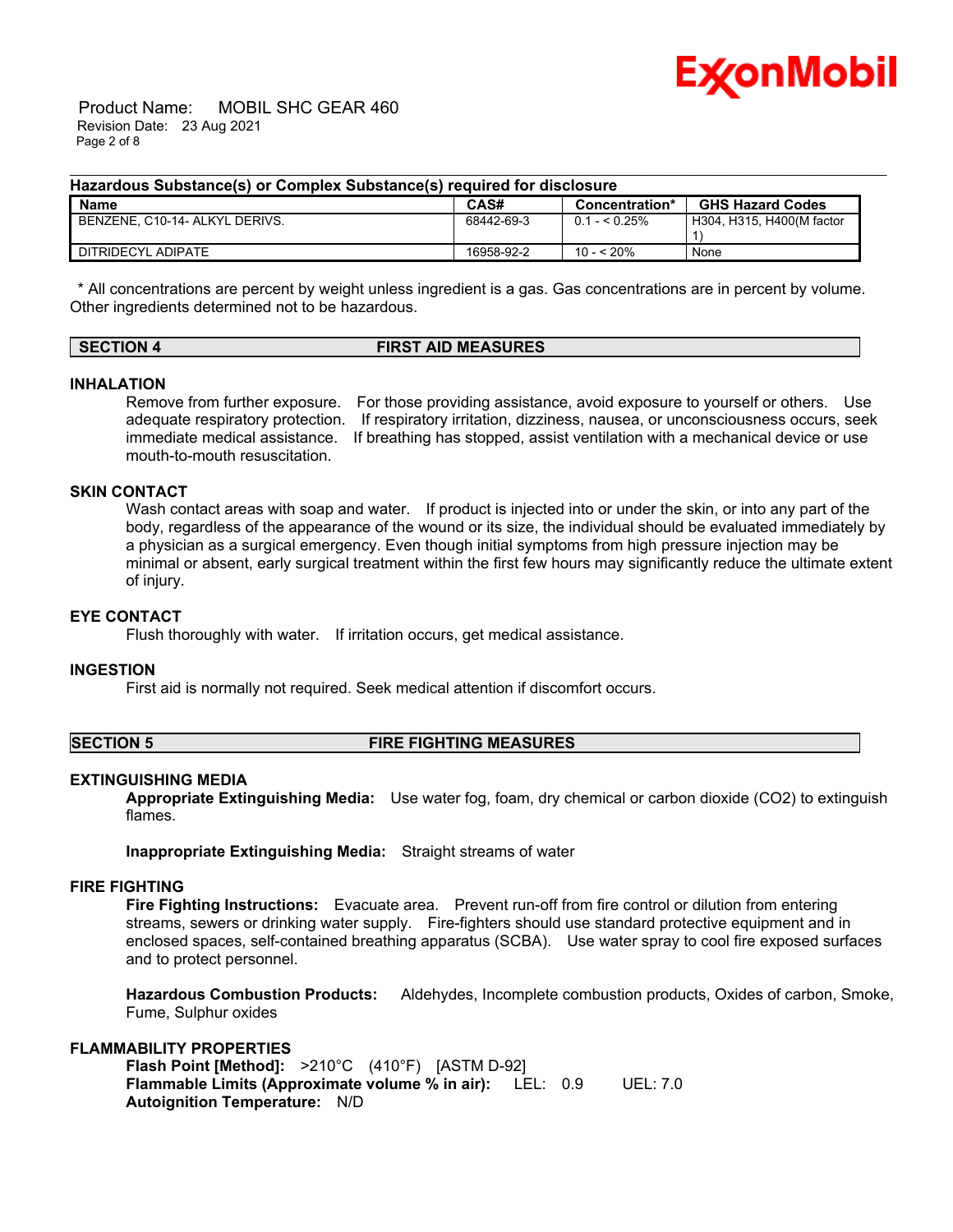

 Product Name: MOBIL SHC GEAR 460 Revision Date: 23 Aug 2021 Page 3 of 8

# **SECTION 6 ACCIDENTAL RELEASE MEASURES**

## **NOTIFICATION PROCEDURES**

In the event of a spill or accidental release, notify relevant authorities in accordance with all applicable regulations.

\_\_\_\_\_\_\_\_\_\_\_\_\_\_\_\_\_\_\_\_\_\_\_\_\_\_\_\_\_\_\_\_\_\_\_\_\_\_\_\_\_\_\_\_\_\_\_\_\_\_\_\_\_\_\_\_\_\_\_\_\_\_\_\_\_\_\_\_\_\_\_\_\_\_\_\_\_\_\_\_\_\_\_\_\_\_\_\_\_\_\_\_\_\_\_\_\_\_\_\_\_\_\_\_\_\_\_\_\_\_\_\_\_\_\_\_\_\_

# **PROTECTIVE MEASURES**

Avoid contact with spilled material. See Section 5 for fire fighting information. See the Hazard Identification Section for Significant Hazards. See Section 4 for First Aid Advice. See Section 8 for advice on the minimum requirements for personal protective equipment. Additional protective measures may be necessary, depending on the specific circumstances and/or the expert judgment of the emergency responders.

### **SPILL MANAGEMENT**

**Land Spill:** Stop leak if you can do so without risk. Recover by pumping or with suitable absorbent.

**Water Spill:** Stop leak if you can do so without risk. Confine the spill immediately with booms. Warn other shipping. Remove from the surface by skimming or with suitable absorbents. Seek the advice of a specialist before using dispersants.

Water spill and land spill recommendations are based on the most likely spill scenario for this material; however, geographic conditions, wind, temperature, (and in the case of a water spill) wave and current direction and speed may greatly influence the appropriate action to be taken. For this reason, local experts should be consulted. Note: Local regulations may prescribe or limit action to be taken.

#### **ENVIRONMENTAL PRECAUTIONS**

Large Spills: Dyke far ahead of liquid spill for later recovery and disposal. Prevent entry into waterways, sewers, basements or confined areas.

#### **SECTION 7 HANDLING AND STORAGE**

#### **HANDLING**

Prevent small spills and leakage to avoid slip hazard. Material can accumulate static charges which may cause an electrical spark (ignition source). When the material is handled in bulk, an electrical spark could ignite any flammable vapors from liquids or residues that may be present (e.g., during switch-loading operations). Use proper bonding and/or earthing procedures. However, bonding and earthing may not eliminate the hazard from static accumulation. Consult local applicable standards for guidance. Additional references include American Petroleum Institute 2003 (Protection Against Ignitions Arising out of Static, Lightning and Stray Currents) or National Fire Protection Agency 77 (Recommended Practice on Static Electricity) or CENELEC CLC/TR 50404 (Electrostatics - Code of practice for the avoidance of hazards due to static electricity).

**Static Accumulator:** This material is a static accumulator.

#### **STORAGE**

The type of container used to store the material may affect static accumulation and dissipation. Do not store in open or unlabelled containers.

# **SECTION 8 EXPOSURE CONTROLS / PERSONAL PROTECTION**

# **EXPOSURE LIMIT VALUES**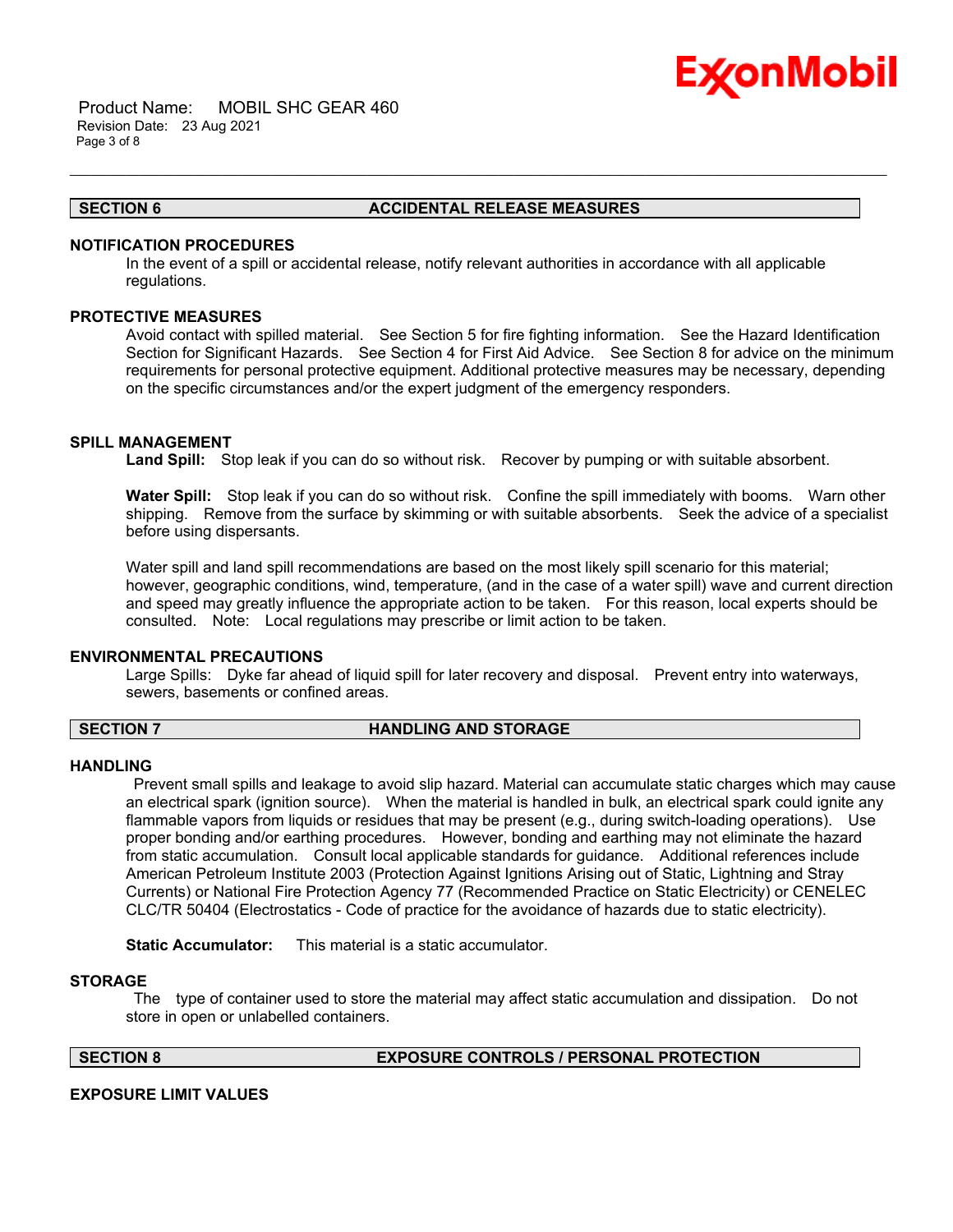

#### **Exposure limits/standards (Note: Exposure limits are not additive)**

| Substance<br>Name                                          | -orm | hit/Standard<br>∟im |               | Note | Source | Year                                         |      |
|------------------------------------------------------------|------|---------------------|---------------|------|--------|----------------------------------------------|------|
| <b>\DIPATE</b><br>≘∿r<br>$\mathbf{A}$<br>池<br>$\mathbf{H}$ |      | TWA                 | mg/m3<br>וו ש |      |        | $\cdots$<br>. .<br>onMobil<br>$  V^{\prime}$ | 2020 |

**Exposure limits/standards for materials that can be formed when handling this product:** When mists/aerosols can occur the following is recommended:  $5 \text{ mg/m}^3$  - ACGIH TLV (inhalable fraction).

\_\_\_\_\_\_\_\_\_\_\_\_\_\_\_\_\_\_\_\_\_\_\_\_\_\_\_\_\_\_\_\_\_\_\_\_\_\_\_\_\_\_\_\_\_\_\_\_\_\_\_\_\_\_\_\_\_\_\_\_\_\_\_\_\_\_\_\_\_\_\_\_\_\_\_\_\_\_\_\_\_\_\_\_\_\_\_\_\_\_\_\_\_\_\_\_\_\_\_\_\_\_\_\_\_\_\_\_\_\_\_\_\_\_\_\_\_\_

# **Biological limits**

No biological limits allocated.

NOTE: Limits/standards shown for guidance only. Follow applicable regulations.

### **ENGINEERING CONTROLS**

The level of protection and types of controls necessary will vary depending upon potential exposure conditions. Control measures to consider:

No special requirements under ordinary conditions of use and with adequate ventilation.

# **PERSONAL PROTECTION**

Personal protective equipment selections vary based on potential exposure conditions such as applications, handling practices, concentration and ventilation. Information on the selection of protective equipment for use with this material, as provided below, is based upon intended, normal usage.

**Respiratory Protection:** If engineering controls do not maintain airborne contaminant concentrations at a level which is adequate to protect worker health, an approved respirator may be appropriate. Respirator selection, use, and maintenance must be in accordance with regulatory requirements, if applicable. Types of respirators to be considered for this material include:

No special requirements under ordinary conditions of use and with adequate ventilation.

For high airborne concentrations, use an approved supplied-air respirator, operated in positive pressure mode. Supplied air respirators with an escape bottle may be appropriate when oxygen levels are inadequate, gas/vapour warning properties are poor, or if air purifying filter capacity/rating may be exceeded.

**Hand Protection:** Any specific glove information provided is based on published literature and glove manufacturer data. Glove suitability and breakthrough time will differ depending on the specific use conditions. Contact the glove manufacturer for specific advice on glove selection and breakthrough times for your use conditions. Inspect and replace worn or damaged gloves. The types of gloves to be considered for this material include:

No protection is ordinarily required under normal conditions of use.

**Eye Protection:** If contact is likely, safety glasses with side shields are recommended.

**Skin and Body Protection:** Any specific clothing information provided is based on published literature or manufacturer data. The types of clothing to be considered for this material include:

No skin protection is ordinarily required under normal conditions of use. In accordance with good industrial hygiene practices, precautions should be taken to avoid skin contact.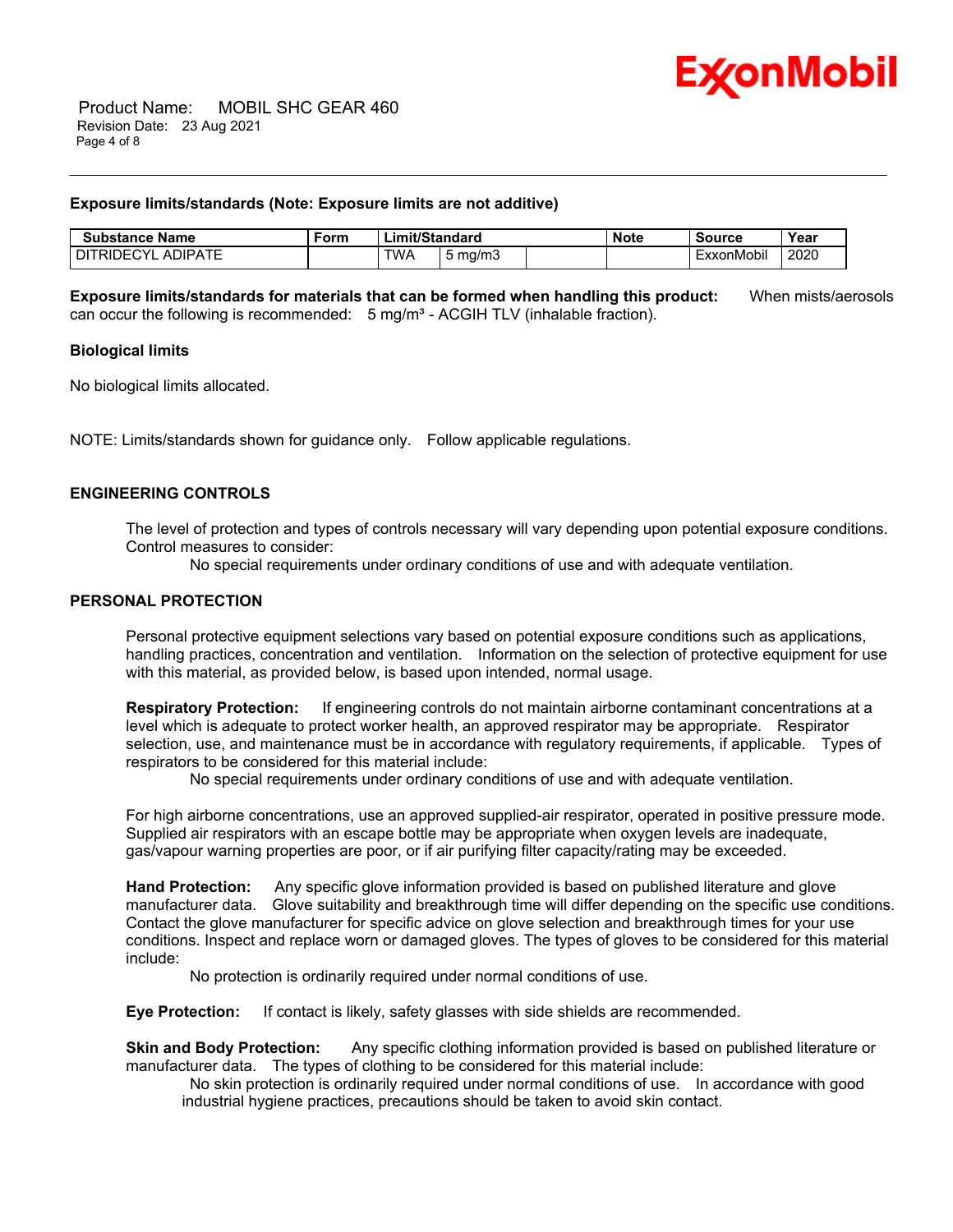

 Product Name: MOBIL SHC GEAR 460 Revision Date: 23 Aug 2021 Page 5 of 8

> **Specific Hygiene Measures:** Always observe good personal hygiene measures, such as washing after handling the material and before eating, drinking, and/or smoking. Routinely wash work clothing and protective equipment to remove contaminants. Discard contaminated clothing and footwear that cannot be cleaned. Practice good housekeeping.

\_\_\_\_\_\_\_\_\_\_\_\_\_\_\_\_\_\_\_\_\_\_\_\_\_\_\_\_\_\_\_\_\_\_\_\_\_\_\_\_\_\_\_\_\_\_\_\_\_\_\_\_\_\_\_\_\_\_\_\_\_\_\_\_\_\_\_\_\_\_\_\_\_\_\_\_\_\_\_\_\_\_\_\_\_\_\_\_\_\_\_\_\_\_\_\_\_\_\_\_\_\_\_\_\_\_\_\_\_\_\_\_\_\_\_\_\_\_

#### **ENVIRONMENTAL CONTROLS**

Comply with applicable environmental regulations limiting discharge to air, water and soil. Protect the environment by applying appropriate control measures to prevent or limit emissions.

#### **SECTION 9 PHYSICAL AND CHEMICAL PROPERTIES**

**Note: Physical and chemical properties are provided for safety, health and environmental considerations only and may not fully represent product specifications. Contact the Supplier for additional information.**

# **GENERAL INFORMATION**

**Physical State:** Liquid **Colour:** Colorless to Yellow **Odour:** Characteristic **Odour Threshold:** N/D

**IMPORTANT HEALTH, SAFETY, AND ENVIRONMENTAL INFORMATION**

**Relative Density (at 15 °C):** 0.85 [ASTM D4052] **Flammability (Solid, Gas):** N/A **Flash Point [Method]:** >210°C (410°F) [ASTM D-92] **Flammable Limits (Approximate volume % in air):** LEL: 0.9 UEL: 7.0 **Autoignition Temperature:** N/D **Boiling Point / Range:** > 316°C (600°F) [Estimated] **Decomposition Temperature:** N/D **Vapour Density (Air = 1):** > 2 at 101 kPa [Estimated] **Vapour Pressure:** < 0.013 kPa (0.1 mm Hg) at 20 °C [Estimated] **Evaporation Rate (n-butyl acetate = 1):** N/D **pH:** N/A **Log Pow (n-Octanol/Water Partition Coefficient):** > 3.5 [Estimated] **Solubility in Water:** Negligible **Viscosity:** 460 cSt (460 mm2/sec) at 40ºC [ASTM D 445] **Molecular Weight:** N/D **Oxidizing Properties:** See Hazards Identification Section.

### **OTHER INFORMATION**

**Freezing Point:** N/D **Melting Point:** N/A **Pour Point:** -27°C (-17°F) [ASTM D5950]

# **SECTION 10 STABILITY AND REACTIVITY**

**STABILITY:** Material is stable under normal conditions.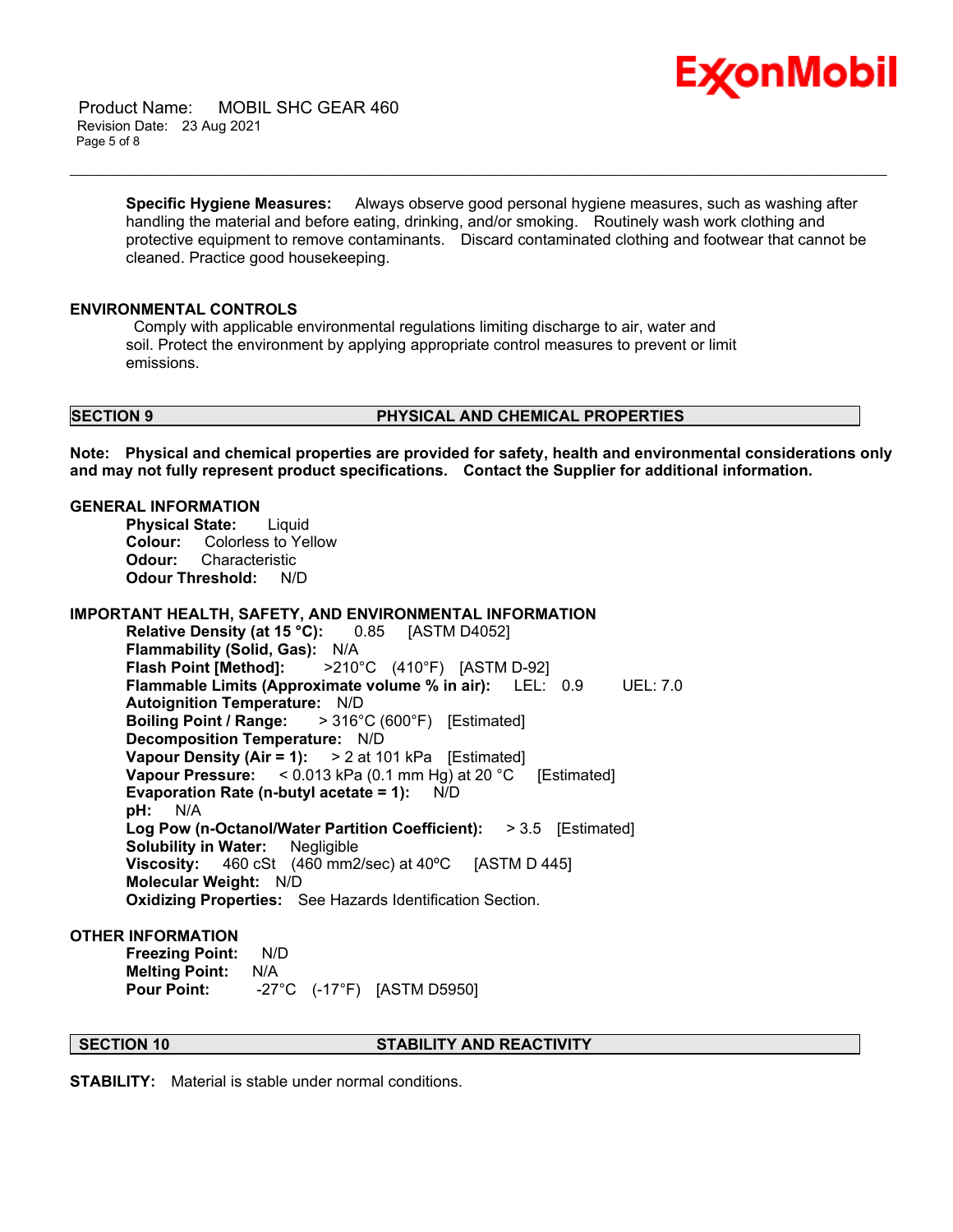

 Product Name: MOBIL SHC GEAR 460 Revision Date: 23 Aug 2021 Page 6 of 8

**CONDITIONS TO AVOID:** Excessive heat. High energy sources of ignition.

### **MATERIALS TO AVOID:** Strong oxidisers

**HAZARDOUS DECOMPOSITION PRODUCTS:** Material does not decompose at ambient temperatures.

**POSSIBILITY OF HAZARDOUS REACTIONS:** Hazardous polymerization will not occur.

| <b>ISECTION 11</b> |  |
|--------------------|--|
|--------------------|--|

**SECTION 11 TOXICOLOGICAL INFORMATION**

\_\_\_\_\_\_\_\_\_\_\_\_\_\_\_\_\_\_\_\_\_\_\_\_\_\_\_\_\_\_\_\_\_\_\_\_\_\_\_\_\_\_\_\_\_\_\_\_\_\_\_\_\_\_\_\_\_\_\_\_\_\_\_\_\_\_\_\_\_\_\_\_\_\_\_\_\_\_\_\_\_\_\_\_\_\_\_\_\_\_\_\_\_\_\_\_\_\_\_\_\_\_\_\_\_\_\_\_\_\_\_\_\_\_\_\_\_\_

### **ACUTE TOXICITY**

| <b>Route of Exposure</b>                    | <b>Conclusion / Remarks</b>                                     |
|---------------------------------------------|-----------------------------------------------------------------|
| <b>Inhalation</b>                           |                                                                 |
| Toxicity: No end point data for material.   | Minimally Toxic. Based on assessment of the components.         |
| Irritation: No end point data for material. | Negligible hazard at ambient/normal handling temperatures.      |
|                                             |                                                                 |
| Ingestion                                   |                                                                 |
| Toxicity: No end point data for material.   | Minimally Toxic. Based on assessment of the components.         |
|                                             |                                                                 |
| <b>Skin</b>                                 |                                                                 |
| Toxicity: No end point data for material.   | Minimally Toxic. Based on assessment of the components.         |
| Irritation: No end point data for material. | Negligible irritation to skin at ambient temperatures. Based on |
|                                             | assessment of the components.                                   |
|                                             |                                                                 |
| Eye                                         |                                                                 |
| Irritation: No end point data for material. | May cause mild, short-lasting discomfort to eyes. Based on      |
|                                             | assessment of the components.                                   |

# **OTHER HEALTH EFFECTS FROM SHORT AND LONG TERM EXPOSURE**

Anticipated health effects from sub-chronic, chronic, respiratory or skin sensitization, mutagenicity, reproductive toxicity, carcinogenicity, target organ toxicity (single exposure or repeated exposure), aspiration toxicity and other effects based on human experience and/or experimental data.

# **For the product itself:**

Repeated and/or prolonged exposure may cause irritation to the skin, eyes, or respiratory tract. **Contains:**

Synthetic base oils: Not expected to cause significant health effects under conditions of normal use, based on laboratory studies with the same or similar materials. Not mutagenic or genotoxic. Not sensitising in test animals and humans.

**IARC Classification: The following ingredients are cited on the lists below:** None.

|               | --REGULATORY LISTS SEARCHED-- |              |  |
|---------------|-------------------------------|--------------|--|
| 1 = $I$ ARC 1 | $2 = IARC 2A$                 | $3 = IARC2B$ |  |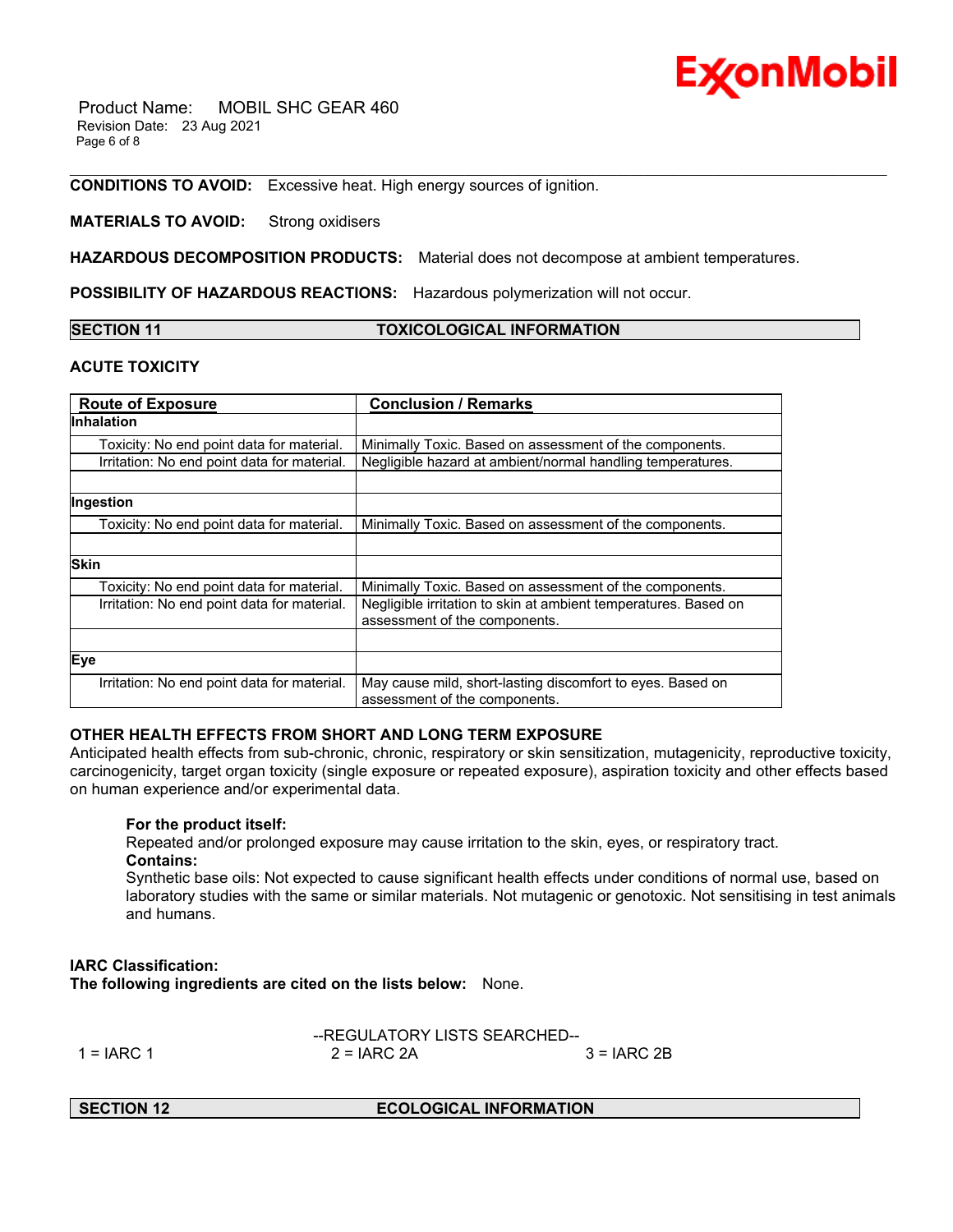

 Product Name: MOBIL SHC GEAR 460 Revision Date: 23 Aug 2021 Page 7 of 8

The information given is based on data for the material, components of the material, or for similar materials, through the application of bridging principals.

\_\_\_\_\_\_\_\_\_\_\_\_\_\_\_\_\_\_\_\_\_\_\_\_\_\_\_\_\_\_\_\_\_\_\_\_\_\_\_\_\_\_\_\_\_\_\_\_\_\_\_\_\_\_\_\_\_\_\_\_\_\_\_\_\_\_\_\_\_\_\_\_\_\_\_\_\_\_\_\_\_\_\_\_\_\_\_\_\_\_\_\_\_\_\_\_\_\_\_\_\_\_\_\_\_\_\_\_\_\_\_\_\_\_\_\_\_\_

### **ECOTOXICITY**

Material -- Not expected to be harmful to aquatic organisms.

#### **MOBILITY**

 Base oil component -- Low solubility and floats and is expected to migrate from water to the land. Expected to partition to sediment and wastewater solids.

**SECTION 13 DISPOSAL CONSIDERATIONS**

Disposal recommendations based on material as supplied. Disposal must be in accordance with current applicable laws and regulations, and material characteristics at time of disposal.

# **DISPOSAL RECOMMENDATIONS**

Product is suitable for burning in an enclosed controlled burner for fuel value or disposal by supervised incineration at very high temperatures to prevent formation of undesirable combustion products. Protect the environment. Dispose of used oil at designated sites. Minimize skin contact. Do not mix used oils with solvents, brake fluids or coolants.

**Empty Container Warning** Empty Container Warning (where applicable): Empty containers may contain residue and can be dangerous. Do not attempt to refill or clean containers without proper instructions. Empty drums should be completely drained and safely stored until appropriately reconditioned or disposed. Empty containers should be taken for recycling, recovery, or disposal through suitably qualified or licensed contractor and in accordance with governmental regulations. DO NOT PRESSURISE, CUT, WELD, BRAZE, SOLDER, DRILL, GRIND, OR EXPOSE SUCH CONTAINERS TO HEAT, FLAME, SPARKS, STATIC ELECTRICITY, OR OTHER SOURCES OF IGNITION. THEY MAY EXPLODE AND CAUSE INJURY OR DEATH.

#### **SECTION 14 TRANSPORT INFORMATION**

**LAND** : Not Regulated for Land Transport

**SEA (IMDG):** Not Regulated for Sea Transport according to IMDG-Code

**AIR (IATA):** Not Regulated for Air Transport

**SECTION 15 REGULATORY INFORMATION**

**Material is Not Hazardous as defined by the Hazardous Substances (Health and Safety Reform Revocations) Regulations 2017.**

**Product is not regulated according to New Zealand Land Transport Rule.**

**REGULATORY STATUS AND APPLICABLE LAWS AND REGULATIONS**